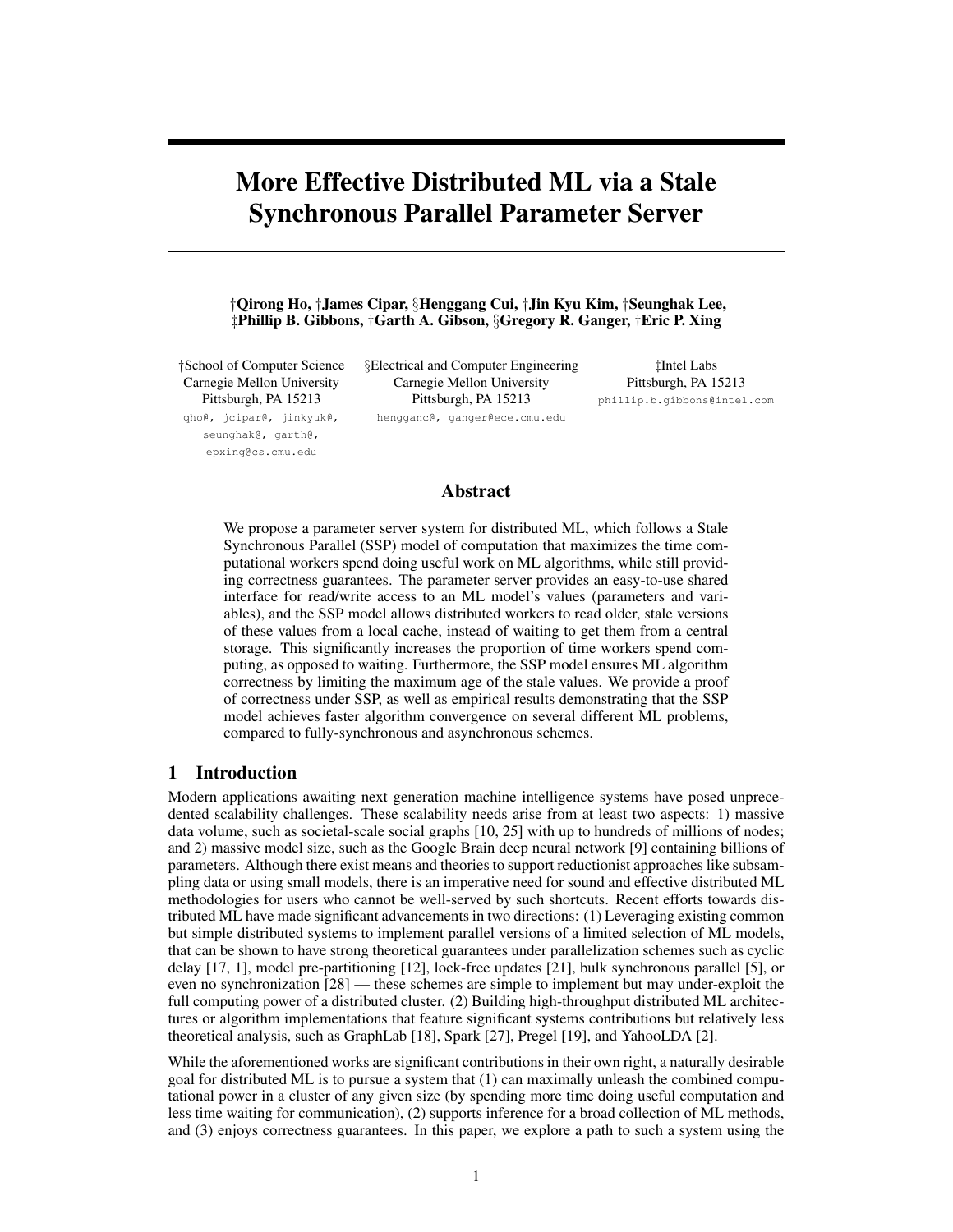idea of a *parameter server* [22, 2], which we define as the combination of a shared key-value store that provides a centralized storage model (which may be implemented in a distributed fashion) with a synchronization model for reading/updating model values. The key-value store provides easyto-program read/write access to shared parameters needed by all workers, and the synchronization model maximizes the time each worker spends on useful computation (versus communication with the server) while still providing algorithm correctness guarantees.

Towards this end, we propose a parameter server using a *Stale Synchronous Parallel* (SSP) model of computation, for distributed ML algorithms that are parallelized into many computational workers (technically, threads) spread over many machines. In SSP, workers can make updates  $\delta$  to a parameter<sup>1</sup>  $\theta$ , where the updates follow an associative, commutative form  $\theta \leftarrow \theta + \delta$ . Hence, the current true value of  $\theta$  is just the sum over updates  $\delta$  from all workers. When a worker asks for  $\theta$ , the SSP model will give it a *stale* (i.e. delayed) version of  $\theta$  that excludes recent updates  $\delta$ . More formally, a worker reading  $\theta$  at iteration *c* will see the effects of all  $\delta$  from iteration 0 to  $c - s - 1$ , where  $s \geq 0$  is a user-controlled staleness threshold. In addition, the worker may get to see some recent updates beyond iteration  $c - s - 1$ . The idea is that SSP systems should deliver as many updates as possible, without missing any updates older than a given age — a concept referred to as *bounded staleness* [24]. The practical effect of this is twofold: (1) workers can perform more computation instead of waiting for other workers to finish, and (2) workers spend less time communicating with the parameter server, and more time doing useful computation. Bounded staleness distinguishes SSP from cyclic-delay systems [17, 1] (where  $\theta$  is read with inflexible staleness), Bulk Synchronous Parallel (BSP) systems like Hadoop (workers must wait for each other at the end of every iteration), or completely asynchronous systems [2] (workers never wait, but  $\theta$  has no staleness guarantees).

We implement an SSP parameter server with a table-based interface, called SSPtable, that supports a wide range of distributed ML algorithms for many models and applications. SSPtable itself can also be run in a distributed fashion, in order to (a) increase performance, or (b) support applications where the parameters  $\theta$  are too large to fit on one machine. Moreover, SSPtable takes advantage of bounded staleness to maximize ML algorithm performance, by reading the parameters  $\theta$  from caches on the worker machines whenever possible, and only reading  $\theta$  from the parameter server when the SSP model requires it. Thus, workers (1) spend less time waiting for each other, and (2) spend less time communicating with the parameter server. Furthermore, we show that SSPtable (3) helps slow, straggling workers to catch up, providing a systems-based solution to the "last reducer" problem on systems like Hadoop (while we note that theory-based solutions are also possible). SSPtable can be run on multiple server machines (called "shards"), thus dividing its workload over the cluster; in this manner, SSPtable can (4) service more workers simultaneously, and (5) support very large models that cannot fit on a single machine. Finally, the SSPtable server program can also be run on worker machines, which (6) provides a simple but effective strategy for allocating machines between workers and the parameter server.

Our theoretical analysis shows that (1) SSP generalizes the bulk synchronous parallel (BSP) model, and that (2) stochastic gradient algorithms (e.g. for matrix factorization or topic models) under SSP not only converge, but do so at least as fast as cyclic-delay systems [17, 1] (and potentially even faster depending on implementation). Furthermore, our implementation of SSP, SSPtable, supports a wide variety of algortihms and models, and we demonstrate it on several popular ones: (a) Matrix Factorization with stochastic gradient descent [12], (b) Topic Modeling with collapsed Gibbs sampling [2], and (c) Lasso regression with parallelized coordinate descent [5]. Our experimental results show that, for these 3 models and algorithms, (i) SSP yields faster convergence than BSP (up to several times faster), and (ii) SSP yields faster convergence than a fully asynchronous (i.e. no staleness guarantee) system. We explain SSPtable's better performance in terms of algorithm progress per iteration (quality) and iterations executed per unit time (quantity), and show that SSPtable hits a "sweet spot" between quality and quantity that is missed by BSP and fully asynchronous systems.

# 2 Stale Synchronous Parallel Model of Computation

We begin with an informal explanation of SSP: assume a collection of *P* workers, each of which makes additive updates to a shared parameter  $x \leftarrow x + u$  at regular intervals called *clocks*. Clocks are similar to iterations, and represent some unit of progress by an ML algorithm. Every worker

<sup>&</sup>lt;sup>1</sup> For example, the parameter  $\theta$  might be the topic-word distributions in LDA, or the factor matrices in a matrix decomposition, while the updates  $\delta$  could be adding or removing counts to topic-word or document-word tables in LDA, or stochastic gradient steps in a matrix decomposition.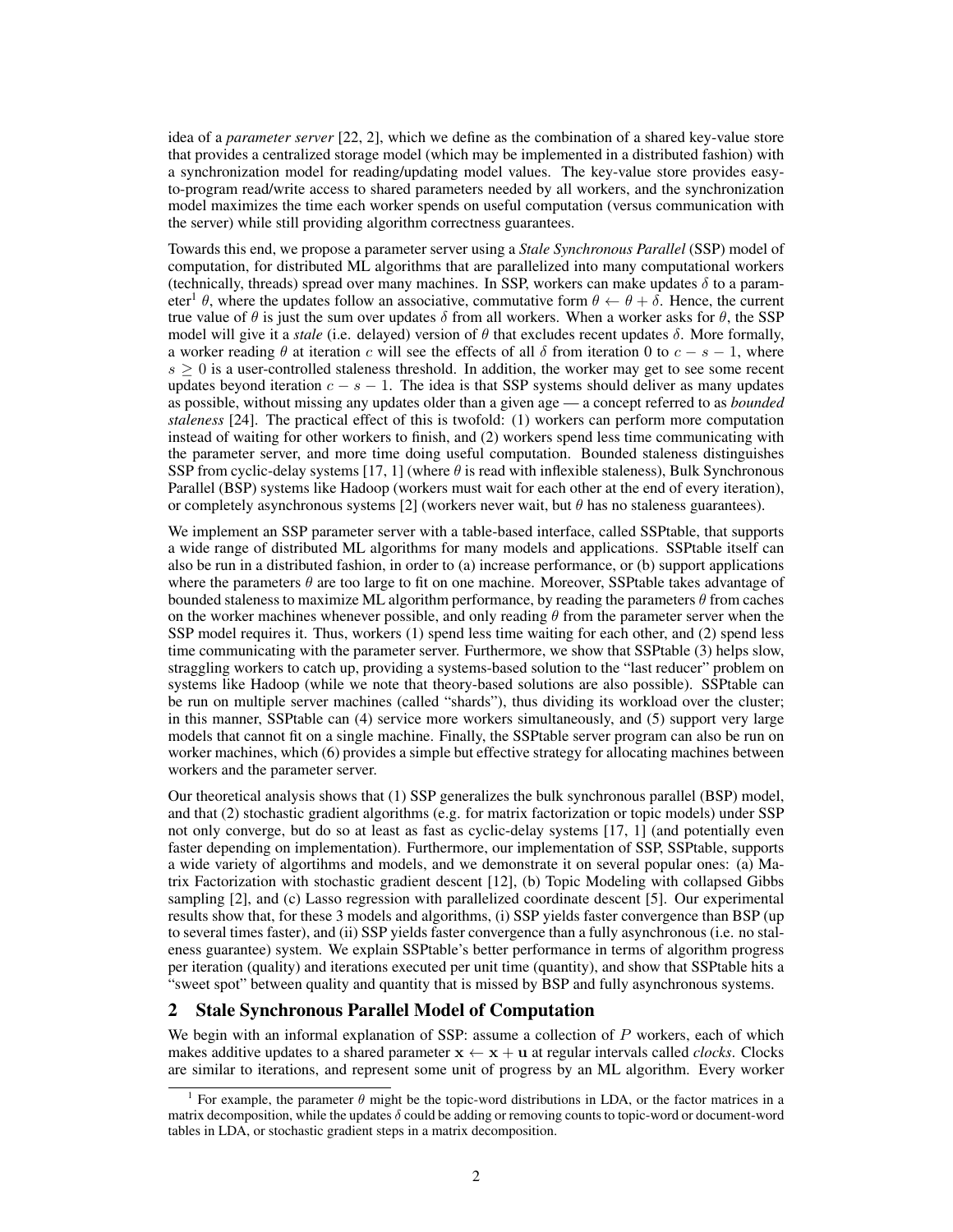has its own integer-valued clock *c*, and workers only commit their updates at the end of each clock. Updates may not be immediately visible to other workers trying to read  $x -$  in other words, workers only see effects from a "stale" subset of updates. The idea is that, with staleness, workers can retrieve updates from caches on the same machine (fast) instead of querying the parameter server over the network (slow). Given a user-chosen staleness threshold  $s \geq 0$ , SSP enforces the following *bounded staleness* conditions (see Figure 1 for a graphical illustration):

- The slowest and fastest workers must be  $\leq s$  clocks apart otherwise, the fastest worker is forced to wait for the slowest worker to catch up.
- *•* When a worker with clock *c* commits an update u, that u is timestamped with time *c*.
- When a worker with clock  $c$  reads x, it will always see effects from all u with timestamp  $\leq$  $c - s - 1$ . It may also see some u with timestamp  $>c - s - 1$  from other workers.
- Read-my-writes: A worker *p* will always see the effects of its own updates  $\mathbf{u}_p$ .

Since the fastest and slowest workers are  $\leq$  *s* clocks apart, a worker reading **x** at clock *c* will see all updates with timestamps in  $[0, c - s - 1]$ , plus a (possi-<br>bly empty) "adaptive" subset of updates in the range  $[c - s, c + s - 1]$ . Note that when  $s = 0$ , the "guaranteed" range becomes  $[0, c - 1]$  while the adaptive range becomes empty, which is exactly the Bulk Synchronous Parallel model of computation. Let us look at how SSP applies to an example ML algorithm.



Figure 1: Bounded Staleness under the SSP Model

### 2.1 An example: Stochastic Gradient Descent for Matrix Problems

The Stochastic Gradient Descent (SGD) [17, 12] algorithm optimizes an objective function by applying gradient descent to random subsets of the data. Consider a matrix completion task, which involves decomposing an  $N \times M$  matrix *D* into two low-rank matrices  $LR \approx D$ , where *L*, *R* have sizes  $N \times K$  and  $K \times M$  (for a user-specified K). The data matrix D may have missing entries, corresponding to missing data. Concretely, *D* could be a matrix of users against products, with  $D_{ij}$ representing user *i*'s rating of product *j*. Because users do not rate all possible products, the goal is to predict ratings for missing entries  $D_{ab}$  given known entries  $D_{ij}$ . If we found low-rank matrices L, R such that  $L_i \cdot R_{\cdot j} \approx D_{ij}$  for all known entries  $D_{ij}$ , we could then predict  $D_{ab} = L_a \cdot R_b$  for unknown entries *Dab*.

To perform the decomposition, let us minimize the squared difference between each known entry  $D_{ij}$  and its prediction  $\bar{L}_i \cdot R_{.j}$  (note that other loss functions and regularizers are also possible):

$$
\min_{L,R} \sum_{(i,j)\in \text{Data}} \left\| D_{ij} - \sum_{k=1}^{K} L_{ik} R_{kj} \right\|^2.
$$
 (1)

As a first step towards SGD, consider solving Eq (1) using coordinate gradient descent on *L, R*:

$$
\frac{\partial \mathbf{O}_{\mathrm{MF}}}{\partial L_{ik}} = \sum_{(a,b)\in \mathrm{Data}} \delta(a=i) \left[ -2D_{ab}R_{kb} + 2L_a \cdot R_{\cdot b}R_{kb} \right], \qquad \frac{\partial \mathbf{O}_{\mathrm{MF}}}{\partial R_{kj}} = \sum_{(a,b)\in \mathrm{Data}} \delta(b=j) \left[ -2D_{ab}L_{ak} + 2L_a \cdot R_{\cdot b}L_{ak} \right]
$$

where  $O_{MF}$  is the objective in Eq(1), and  $\delta(a = i)$  equals 1 if  $a = i$ , and 0 otherwise. This can be transformed into an SGD algorithm by replacing the full sum over entries  $(a, b)$  with a subsample (with appropriate reweighting). The entries *Dab* can then be distributed over multiple workers, and their gradients computed in parallel [12].

We assume that *D* is "tall", i.e.  $N > M$  (or transpose *D* so this is true), and partition the rows of *D* and *L* over the processors. Only *R* needs to be shared among all processors, so we let it be the SSP shared parameter  $x := R$ . SSP allows many workers to read/write to R with minimal waiting, though the workers will only see stale values of *R*. This tradeoff is beneficial because without staleness, the workers must wait for a long time when reading *R* from the server (as our experiments will show). While having stale values of *R* decreases convergence progress per iteration, SSP more than makes up by enabling significantly more iterations per minute, compared to fully synchronous systems. Thus, SSP yields more convergence progress per minute, i.e. faster convergence.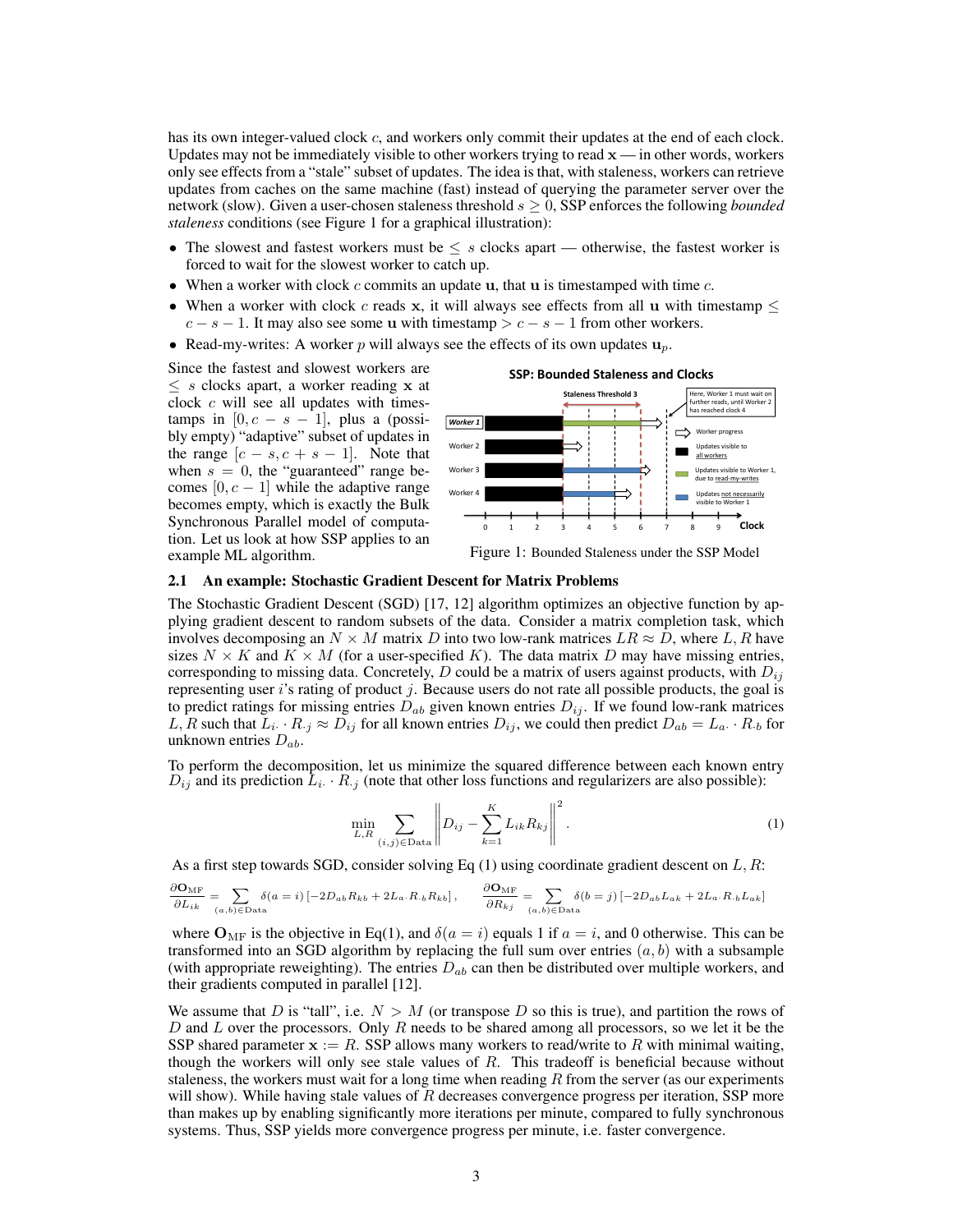Note that SSP is not limited to stochastic gradient matrix algorithms: it can also be applied to parallel collapsed sampling on topic models [2] (by storing the word-topic and document-topic tables in x), parallel coordinate descent on Lasso regression [5] (by storing the regression coefficients  $\beta$  in x), as well as any other parallel algorithm or model with shared parameters that all workers need read/write access to. Our experiments will show that SSP performs better than bulk synchronous parallel and asynchronous systems for matrix completion, topic modeling and Lasso regression.

# **3** SSPtable: an Efficient SSP System  $\sqrt{\frac{\text{Client process}}{\text{Client process}}}$

An ideal SSP implementation would fully exploit the leeway granted by the SSP's bounded staleness property, in order to balance the time workers spend waiting on reads with the need for freshness in the shared data. This section describes our initial implementation of SSPtable, which is a parameter server conforming to the SSP model, and that can be run on many server machines at once (distributed). Our experiments with this SSPtable implementation shows that SSP can indeed improve convergence rates for several ML models and algorithms, while further tuning of cache management policies could further improve the performance of SSPtable.



Figure 2: Cache structure of SSPtable, with multiple server shards

SSPtable follows a distributed client-server architecture. Clients access shared parameters using a client library, which maintains a machine-wide *process cache* and optional per-thread<sup>2</sup> thread caches (Figure 2); the latter are useful for improving performance, by reducing inter-thread synchronization (which forces workers to wait) when a client ML program executes multiple worker threads on each of multiple cores of a client machine. The server parameter state is divided (sharded) over multiple server machines, and a normal configuration would include a server process on each of the client machines. Programming with SSPtable follows a simple table-based API for reading/writing to shared parameters  $x$  (for example, the matrix  $R$  in the SGD example of Section 2.1):

- **Table Organization:** SSPtable supports an unlimited number of *tables*, which are divided into *rows*, which are further subdivided into *elements*. These tables are used to store x.
- read\_row(table,row,s): Retrieve a table-row with staleness threshold s. The user can then query individual row elements.
- inc(table, row, el, val): Increase a table-row-element by val, which can be negative. These changes are not propagated to the servers until the next call to clock().
- *•* clock(): Inform all servers that the current thread/processor has completed one clock, and commit all outstanding  $inc($ ) s to the servers.

Any number of read row() and inc() calls can be made in-between calls to clock(). Different thread workers are permitted to be at different clocks, however, bounded staleness requires that the fastest and slowest threads be no more than s clocks apart. In this situation, SSPtable forces the fastest thread to block (i.e. wait) on calls to read\_row(), until the slowest thread has caught up. To maintain the "read-my-writes" property, we use a write-back policy: all writes are immediately committed to the thread caches, and are flushed to the process cache and servers upon clock().

To maintain bounded staleness while minimizing wait times on read\_row() operations, SSPtable uses the following cache protocol: Let every table-row in a thread or process cache be endowed with a clock  $r_{thread}$  or  $r_{proc}$  respectively. Let every thread worker be endowed with a clock  $c$ , equal to the number of times it has called clock(). Finally, define the server clock *cserver* to be the minimum over all thread clocks *c*. When a thread with clock *c* requests a table-row, it first checks its thread cache. If the row is cached with clock  $r_{thread} \geq c - s$ , then it reads the row. Otherwise, it checks the process cache next — if the row is cached with clock  $r_{proc} \geq c - s$ , then it reads the row. At this point, no network traffic has been incurred yet. However, if both caches miss, then a network request is sent to the server (which forces the thread to wait for a reply). The server returns its view of the table-row as well as the clock *cserver*. Because the fastest and slowest threads can be no more than *s* clocks apart, and because a thread's updates are sent to the server whenever it calls clock (), the returned server view always satisfies the bounded staleness requirements for the

 $2$  We assume that every computation thread corresponds to one ML algorithm worker.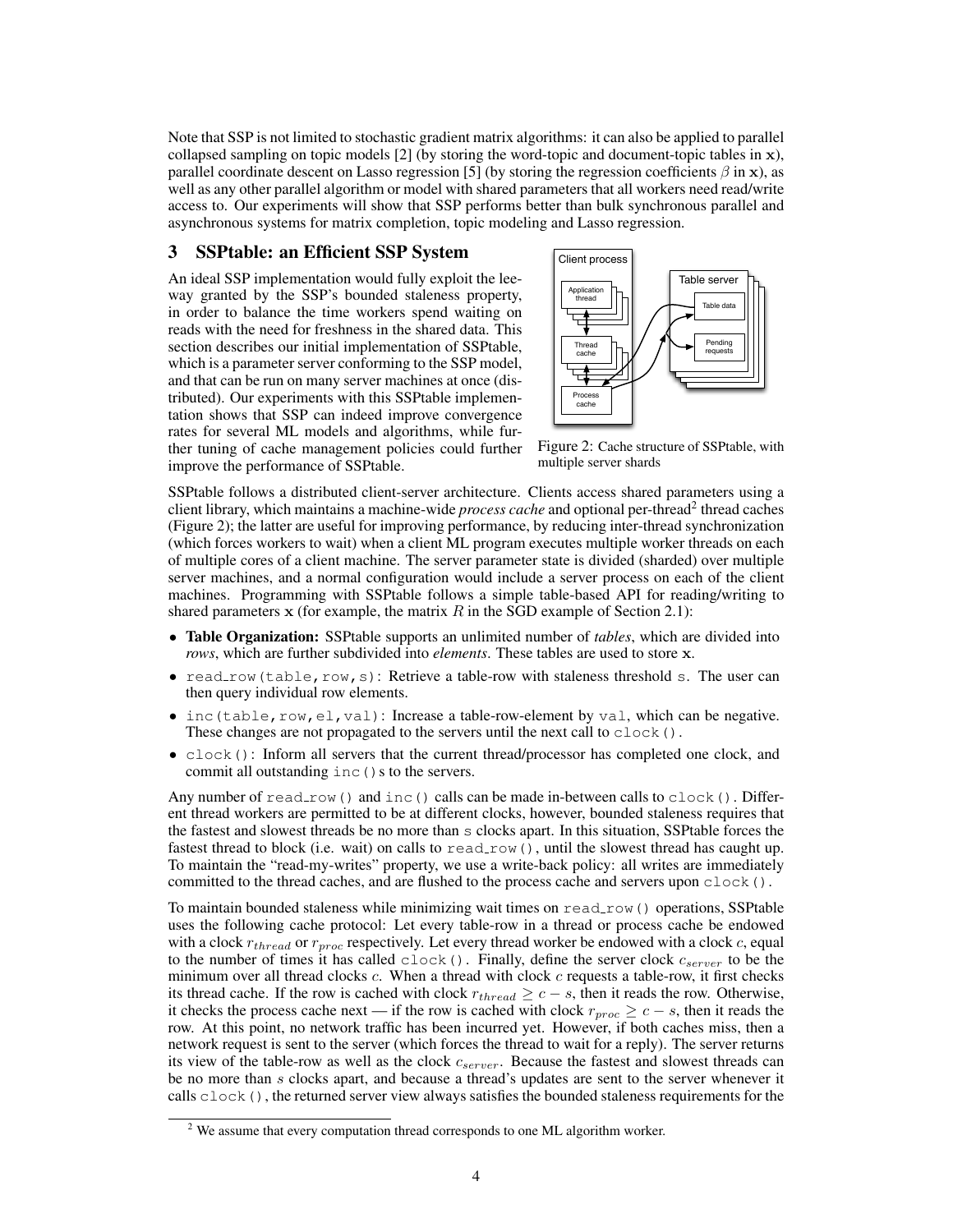asking thread. After fetching a row from the server, the corresponding entry in the thread/process caches and the clocks *rthread, rproc* are then overwritten with the server view and clock *cserver*.

A beneficial consequence of this cache protocol is that the slowest thread only performs costly server reads every *s* clocks. Faster threads may perform server reads more frequently, and as frequently as every clock if they are consistently waiting for the slowest thread's updates. This distinction in work per thread does not occur in BSP, wherein every thread must read from the server on every clock. Thus, SSP not only reduces overall network traffic (thus reducing wait times for all server reads), but also allows slow, straggler threads to avoid server reads in some iterations. Hence, the slow threads naturally catch up — in turn allowing fast threads to proceed instead of waiting for them. In this manner, SSP maximizes the time each machine spends on useful computation, rather than waiting.

#### 4 Theoretical Analysis of SSP

Formally, the SSP model supports operations  $\mathbf{x} \leftarrow \mathbf{x} \oplus (z \cdot \mathbf{y})$ , where  $\mathbf{x}, \mathbf{y}$  are members of a ring with an abelian operator  $\oplus$  (such as addition), and a multiplication operator  $\cdot$  such that  $z \cdot y = y$ where  $y'$  is also in the ring. In the context of ML, we shall focus on addition and multiplication over real vectors **x**, **y** and scalar coefficients *z*, i.e.  $\mathbf{x} \leftarrow \mathbf{x} + (z\mathbf{y})$ ; such operations can be found in the update equations of many ML inference algorithms, such as gradient descent [12], coordinate descent [5] and collapsed Gibbs sampling [2]. In what follows, we shall informally refer to x as the "system state",  $\mathbf{u} = z\mathbf{y}$  as an "update", and to the operation  $\mathbf{x} \leftarrow \mathbf{x} + \mathbf{u}$  as "writing an update".

We assume that *P* workers write updates at regular time intervals (referred to as "clocks"). Let  $\mathbf{u}_{p,c}$ be the update written by worker p at clock c through the write operation  $x \leftarrow x + u_{p,c}$ . The updates  $u_{p,c}$  are a function of the system state x, and under the SSP model, different workers will "see" different, noisy versions of the true state x. Let  $\tilde{\mathbf{x}}_{p,c}$  be the noisy state read by worker p at clock c, implying that  $\mathbf{u}_{p,c} = G(\tilde{\mathbf{x}}_{p,c})$  for some function *G*. We now formally re-state *bounded staleness*, which is the key SSP condition that bounds the possible values  $\tilde{\mathbf{x}}_{p,c}$  can take:

**SSP Condition (Bounded Staleness):** Fix a staleness *s*. Then, the noisy state  $\tilde{\mathbf{x}}_{p,c}$  is equal to

$$
\tilde{\mathbf{x}}_{p,c} = \mathbf{x}_0 + \underbrace{\left[\sum_{c'=1}^{c-s-1} \sum_{p'=1}^P \mathbf{u}_{p',c'}\right]}_{\text{guaranteed pre-window updates}} + \underbrace{\left[\sum_{c'=c-s}^{c-1} \mathbf{u}_{p,c'}\right]}_{\text{guaranteed tree-window updates}} + \underbrace{\left[\sum_{(p',c') \in S_{p,c}} \mathbf{u}_{p',c'}\right]}_{\text{best-effort in-window updates}},
$$
\n(2)

where  $S_{p,c} \subseteq W_{p,c} = ([1, P] \setminus \{p\}) \times [c-s, c+s-1]$  is some subset of the updates u written in the width-2*s* "window"  $W_{p,c}$ , which ranges from clock  $c - s$  to  $c + s - 1$  and does not include updates from worker *p*. In other words, the noisy state  $\tilde{\mathbf{x}}_{p,c}$  consists of three parts:

- 1. Guaranteed "pre-window" updates from clock 0 to  $c s 1$ , over all workers.
- 2. Guaranteed "read-my-writes" set  $\{(p, c s), \ldots, (p, c 1)\}\$  that covers all "in-window" updates made by the querying worker<sup>3</sup>  $p$ .
- 3. Best-effort "in-window" updates  $S_{p,c}$  from the width-2*s* window<sup>4</sup>  $[c s, c + s 1]$  (not counting updates from worker  $p$ ). An SSP implementation should try to deliver as many updates from  $S_{p,c}$  as possible, but may choose not to depending on conditions.

Notice that  $S_{p,c}$  is specific to worker *p* at clock *c*; other workers at different clocks will observe different *S*. Also, observe that SSP generalizes the Bulk Synchronous Parallel (BSP) model:

**BSP Corollary:** Under zero staleness  $s = 0$ , SSP reduces to BSP. **Proof:**  $s = 0$  implies  $[c, c + 1]$  $s - 1$  =  $\emptyset$ , and therefore  $\tilde{\mathbf{x}}_{p,c}$  exactly consists of all updates until clock  $c - 1$ .  $\Box$ 

Our key tool for convergence analysis is to define a reference sequence of states  $x_t$ , informally referred to as the "true" sequence (this is different and unrelated to the SSPtable server's view):

$$
\mathbf{x}_t = \mathbf{x}_0 + \sum_{t'=0}^t \mathbf{u}_{t'}, \qquad \text{where} \quad \mathbf{u}_t := \mathbf{u}_{t \bmod P, \lfloor t/P \rfloor}.
$$

In other words, we sum updates by first looping over workers  $(t \mod P)$ , then over clocks  $|t/P|$ . We can now bound the difference between the "true" sequence  $x_t$  and the noisy views  $\tilde{x}_{p,c}$ .

 $3$  This is a "read-my-writes" or self-synchronization property, i.e. workers will always see any updates they make. Having such a property makes sense because self-synchronization does not incur a network cost.

<sup>4</sup> The width 2*s* is only an upper bound for the slowest worker. The fastest worker with clock *cmax* has a width-*s* window  $[c_{max} - s, c_{max} - 1]$ , simply because no updates for clocks  $\geq c_{max}$  have been written yet.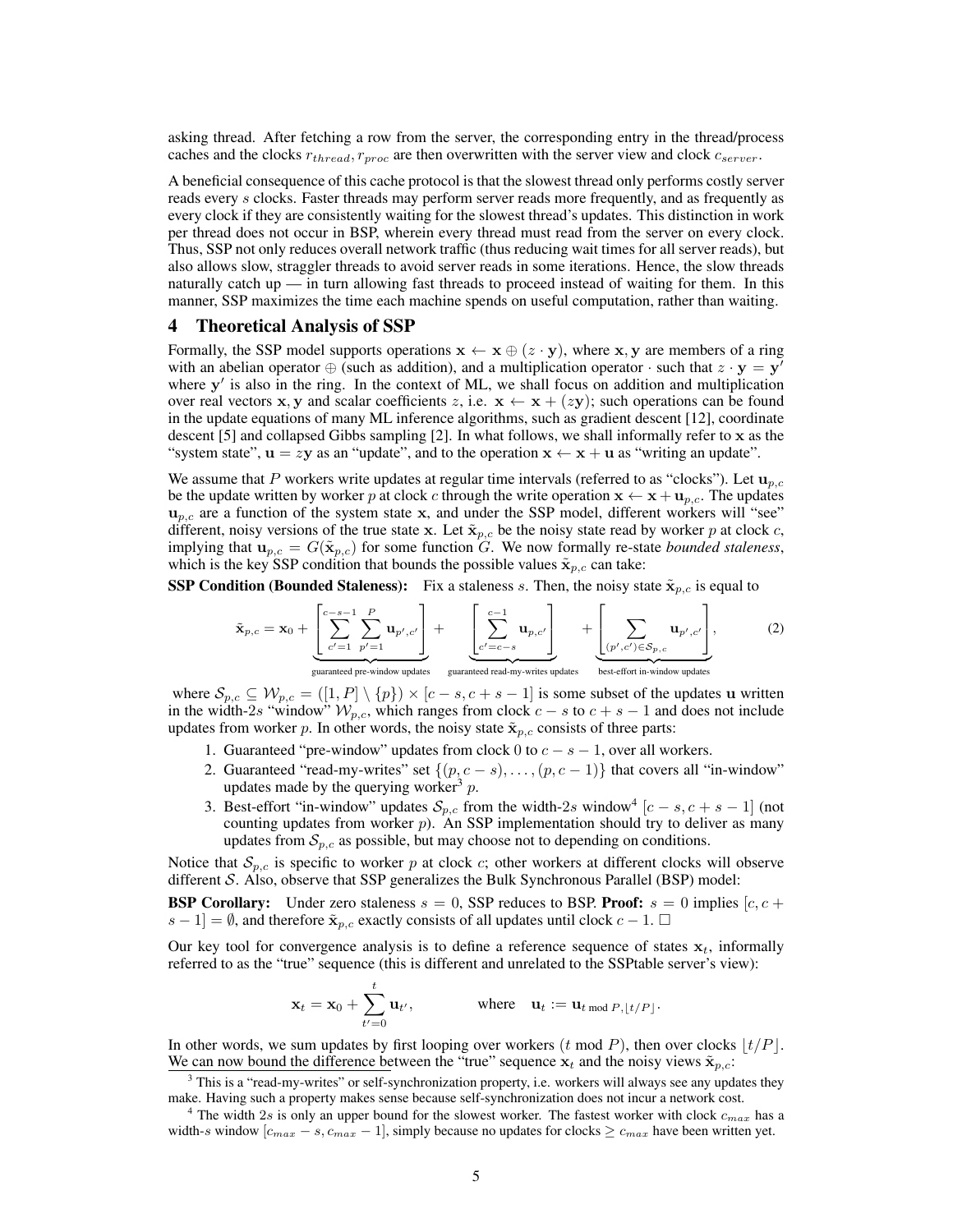**Lemma 1:** Assume  $s \ge 1$ , and let  $\tilde{\mathbf{x}}_t := \tilde{\mathbf{x}}_{t \mod P, |t/P|}$ , so that

$$
\tilde{\mathbf{x}}_t = \mathbf{x}_t - \underbrace{\left[\sum_{i \in A_t} \mathbf{u}_i\right]}_{\text{missing updates}} + \underbrace{\left[\sum_{i \in B_t} \mathbf{u}_i\right]}_{\text{extra updates}},
$$
\n(3)

where we have decomposed the difference between  $\tilde{\mathbf{x}}_t$  and  $\mathbf{x}_t$  into  $A_t$ , the index set of updates  $\mathbf{u}_i$ that are missing from  $\tilde{\mathbf{x}}_t$  (w.r.t.  $\mathbf{x}_t$ ), and  $\mathcal{B}_t$ , the index set of "extra" updates in  $\tilde{\mathbf{x}}_t$  but not in  $\mathbf{x}_t$ . We then claim that  $|\mathcal{A}_t| + |\mathcal{B}_t| \leq 2s(P-1)$ , and furthermore,  $\min(\mathcal{A}_t \cup \mathcal{B}_t) \geq \max(1, t - (s+1)P)$ , and  $\max(\mathcal{A}_t \cup \mathcal{B}_t) \leq t + sP$ .

**Proof:** Comparing Eq. (3) with (2), we see that the extra updates obey  $\mathcal{B}_t \subseteq \mathcal{S}_{t \mod P, \lfloor t/P \rfloor}$ , while the missing updates obey  $A_t \subseteq (\mathcal{W}_{t \mod P, \lfloor t/P \rfloor} \setminus \mathcal{S}_{t \mod P, \lfloor t/P \rfloor})$ . Because  $|\mathcal{W}_{t \mod P, \lfloor t/P \rfloor}| =$  $2s(P-1)$ , the first claim immediately follows. The second and third claims follow from looking at the left- and right-most boundaries of  $W_{t \text{ mod } P, |t/P|}$ .  $\Box$ 

Lemma 1 basically says that the "true" state  $x_t$  and the noisy state  $\tilde{x}_t$  only differ by at most  $2s(P-1)$ updates  $u_t$ , and that these updates cannot be more than  $(s+1)P$  steps away from *t*. These properties can be used to prove convergence bounds for various algorithms; in this paper, we shall focus on stochastic gradient descent SGD [17]:

**Theorem 1 (SGD under SSP):** Suppose we want to find the minimizer  $x^*$  of a convex function  $f(\mathbf{x}) = \frac{1}{T} \sum_{t=1}^{T} f_t(\mathbf{x})$ , via gradient descent on one component  $\nabla f_t$  at a time. We assume the components  $f_t$  are also convex. Let  $\mathbf{u}_t := -\eta_t \nabla f_t(\tilde{\mathbf{x}}_t)$ , where  $\eta_t = \frac{\sigma}{\sqrt{t}}$  with  $\sigma = \frac{F}{L\sqrt{2(s+1)P}}$  for certain constants *F, L*. Then, under suitable conditions (*f<sup>t</sup>* are *L*-Lipschitz and the distance between two points  $D(x||x') \leq F^2$ ),

$$
R[\mathbf{X}] := \left[\frac{1}{T} \sum_{t=1}^{T} f_t(\tilde{\mathbf{x}}_t)\right] - f(\mathbf{x}^*) \le 4FL\sqrt{\frac{2(s+1)P}{T}}
$$

This means that the noisy worker views  $\tilde{\mathbf{x}}_t$  converge in expectation to the true view  $\mathbf{x}^*$  (as measured by the function  $f($ ), and at rate  $\mathcal{O}(T^{-1/2})$ ). We defer the proof to the appendix, noting that it generally follows the analysis in Langford *et al.* [17], except in places where Lemma 1 is involved. Our bound is also similar to [17], except that (1) their fixed delay  $\tau$  has been replaced by our staleness upper bound  $2(s + 1)P$ , and (2) we have shown convergence of the noisy worker views  $\tilde{\mathbf{x}}_t$  rather than a true sequence  $\mathbf{x}_t$ . Furthermore, because the constant factor  $2(s + 1)P$  is only an upper bound to the number of erroneous updates, SSP's rate of convergence has a potentially tighter constant factor than Langford *et al.*'s fixed staleness system (details are in the appendix).

### 5 Experiments

We show that the SSP model outperforms fully-synchronous models such as Bulk Synchronous Parallel (BSP) that require workers to wait for each other on every iteration, as well as asynchronous models with no model staleness guarantees. The general experimental details are:

- Computational models and implementation: SSP, BSP and Asynchronous<sup>5</sup>. We used SSPtable for the first two (BSP is just staleness 0 under SSP), and implemented the Asynchronous model using many of the caching features of SSPtable (to keep the implementations comparable).
- ML models (and parallel algorithms): LDA Topic Modeling (collapsed Gibbs sampling), Matrix Factorization (stochastic gradient descent) and Lasso regression (coordinate gradient descent). All algorithms were implemented using SSPtable's parameter server interface. For TM and MF, we ran the algorithms in a "full batch" mode (where the algorithm's workers collectively touch every data point once per clock()), as well as a "10% minibatch" model (workers touch  $10\%$  of the data per clock()). Due to implementation limitations, we did not run Lasso under the Async model.
- Datasets: Topic Modeling: New York Times ( $N = 100$ m tokens,  $V = 100k$  terms,  $K = 100$  topics), Matrix Factorization: NetFlix (480k-by-18k matrix with 100m nonzeros, rank  $K = 100$  decomposition), Lasso regression: Synthetic dataset ( $\dot{N} = 500$  samples with  $P = 400$ k features<sup>6</sup>). We use a static data partitioning strategy explained in the Appendix.
- Compute cluster: Multi-core blade servers connected by 10 Gbps Ethernet, running VMware ESX. We use one virtual machine (VM) per physical machine. Each VM is configured with 8 cores (either 2.3GHz or 2.5GHz each) and 23GB of RAM, running on top of Debian Linux 7.0.

<sup>5</sup> The Asynchronous model is used in many ML frameworks, such as YahooLDA [2] and HogWild! [21].

<sup>&</sup>lt;sup>6</sup>This is the largest data size we could get the Lasso algorithm to converge on, under ideal BSP conditions.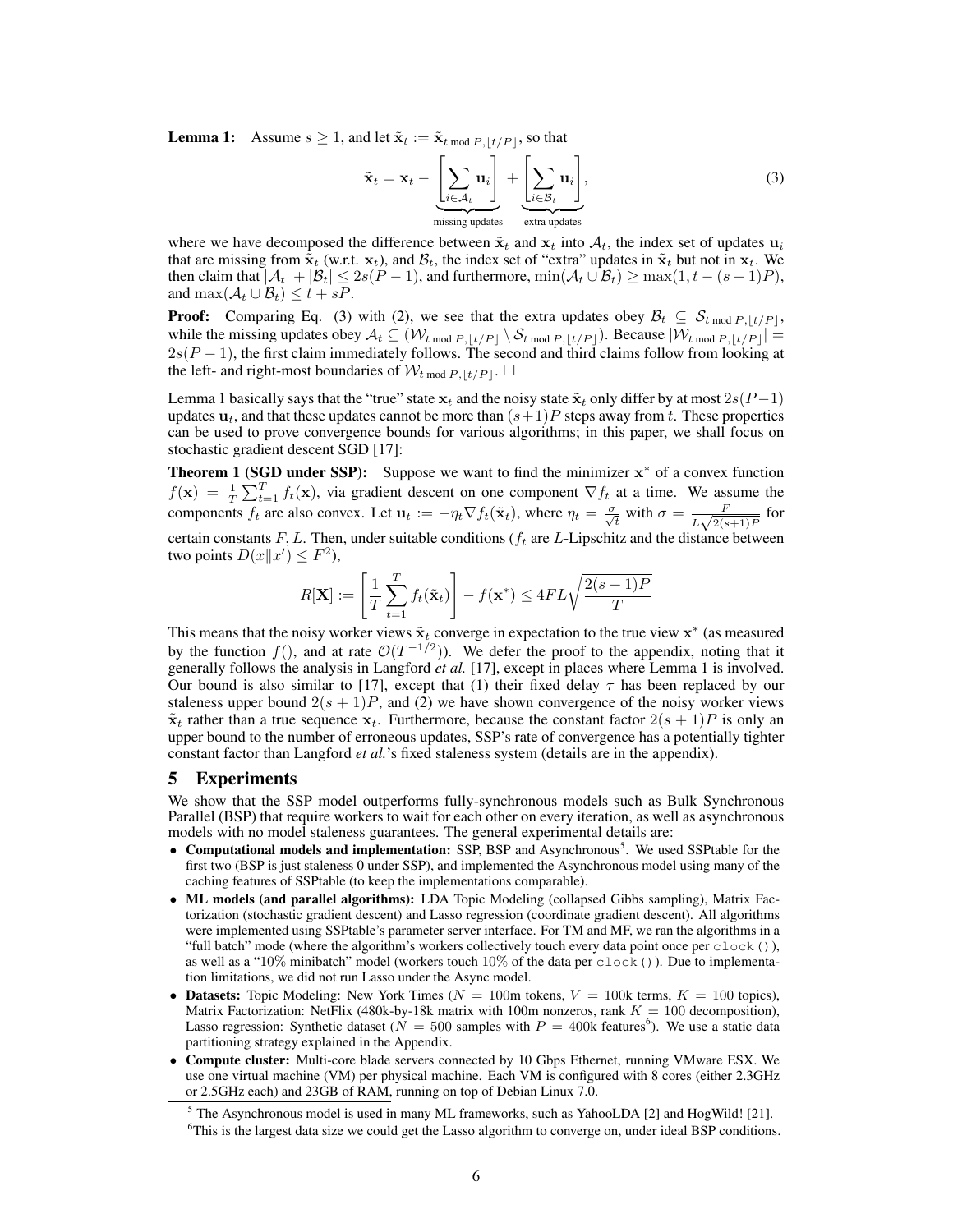Convergence Speed. Figure 3 shows objective vs. time plots for the three ML algorithms, over several machine configurations. We are interested in how long each algorithm takes to reach a given objective value, which corresponds to drawing horizontal lines on the plots. On each plot, we show curves for BSP (zero staleness), Async, and SSP for the best staleness value  $\geq 1$  (we generally omit the other SSP curves to reduce clutter). In all cases except Topic Modeling with 8 VMs, SSP converges to a given objective value faster than BSP or Async. The gap between SSP and the other systems increases with more VMs and smaller data batches, because both of these factors lead to increased network communication — which SSP is able to reduce via staleness. We also provide a scalability-with-*N*-machines plot in the Appendix.

Computation Time vs Network Waiting Time. To understand why SSP performs better, we look at how the Topic Modeling (TM) algorithm spends its time during a fixed number of  $\text{clock}(s)$ . In the 2nd row of Figure 3, we see that for any machine configuration, the TM algorithm spends roughly the same amount of time on useful computation, regardless of the staleness value. However, the time spent waiting for network communication drops rapidly with even a small increase in staleness, allowing SSP to execute  $\text{clock}(x)$  s more quickly than BSP (staleness 0). Furthermore, the ratio of network-to-compute time increases as we add more VMs, or use smaller data batches. At 32 VMs and 10% data minibatches, the TM algorithm under BSP spends *six times* more time on network communications than computation. In contrast, the optimal value of staleness, 32, exhibits a 1:1 ratio of communication to computation. Hence, the value of SSP lies in allowing ML algorithms to perform far more useful computations per second, compared to the BSP model (e.g. Hadoop). Similar observations hold for the MF and Lasso applications (graphs not shown for space reasons).

Iteration Quantity and Quality. The network-compute ratio only partially explains SSP's behavior; we need to examine each clock()'s behavior to get a full picture. In the 3rd row of Figure 3, we plot the number of clocks executed per worker per unit time for the TM algorithm, as well as the objective value at each clock. Higher staleness values increase the number of clocks executed per unit time, but decrease each clock's progress towards convergence (as suggested by our theory); MF and Lasso also exhibit similar behavior (graphs not shown). Thus, staleness is a tradeoff between iteration quantity and quality — and because the iteration rate exhibits diminishing returns with higher staleness values, there comes a point where additional staleness starts to hurt the rate of convergence per time. This explains why the best staleness value in a given setting is some constant  $0 < s < \infty$ —hence, SSP can hit a "sweet spot" between quality/quantity that BSP and Async do not achieve. Automatically finding this sweet spot for a given problem is a subject for future work.

# 6 Related Work and Discussion

The idea of staleness has been explored before: in ML academia, it has been analyzed in the context of cyclic-delay architectures [17, 1], in which machines communicate with a central server (or each other) under a fixed schedule (and hence fixed staleness). Even the bulk synchronous parallel (BSP) model inherently produces stale communications, the effects of which have been studied for algorithms such as Lasso regression [5] and topic modeling [2]. Our work differs in that SSP advocates *bounded* (rather than fixed) staleness to allow higher computational throughput via local machine caches. Furthermore, SSP's performance does not degrade when parameter updates frequently collide on the same vector elements, unlike asynchronous lock-free systems [21]. We note that staleness has been informally explored in the industrial setting at large scales; our work provides a first attempt at rigorously justifying staleness as a sound ML technique.

Distributed platforms such as Hadoop and GraphLab [18] are popular for large-scale ML. The biggest difference between them and SSPtable is the programming model — Hadoop uses a stateless map-reduce model, while GraphLab uses stateful vertex programs organized into a graph. In contrast, SSPtable provides a convenient shared-memory programming model based on a table/matrix API, making it easy to convert single-machine parallel ML algorithms into distributed versions. In particular, the algorithms used in our experiments — LDA, MF, Lasso — are all straightforward conversions of single-machine algorithms. Hadoop's BSP execution model is a special case of SSP, making SSPtable more general in that regard; however, Hadoop also provides fault-tolerance and distributed filesystem features that SSPtable does not cover. Finally, there exist special-purpose tools such as Vowpal Wabbit [16] and YahooLDA [2]. Whereas these systems have been targeted at a subset of ML algorithms, SSPtable can be used by any ML algorithm that tolerates stale updates.

The distributed systems community has typically examined staleness in the context of consistency models. The TACT model [26] describes consistency along three dimensions: numerical error, order error, and staleness. Other work [24] attempts to classify existing systems according to a number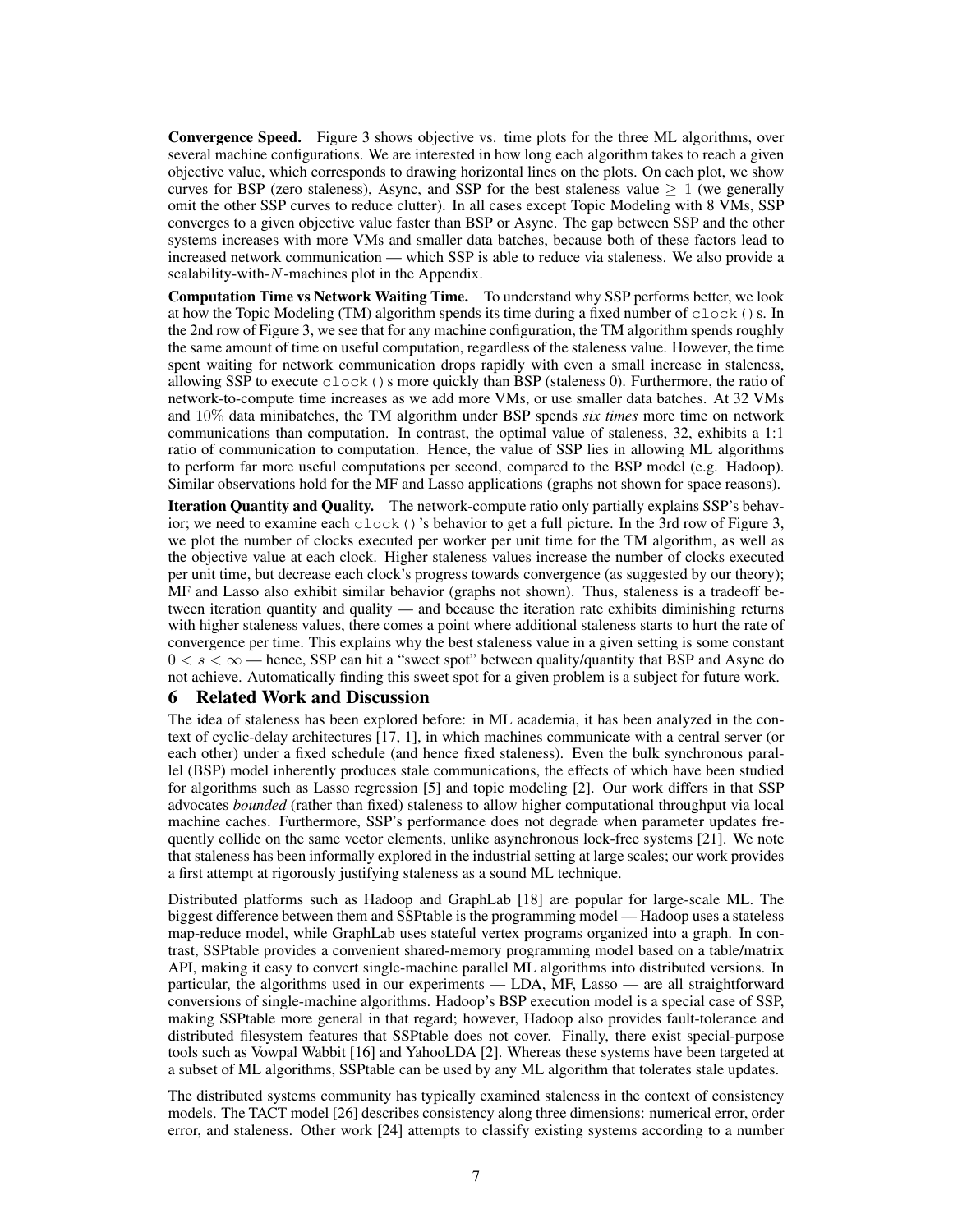

Figure 3: Experimental results: SSP, BSP and Asynchronous parameter servers running Topic Modeling, Matrix Factorization and Lasso regression. The *Convergence* graphs plot objective function (i.e. solution quality) against time. For Topic Modeling, we also plot computation time vs network waiting time, as well as how staleness affects iteration (clock) frequency (*Quantity*) and objective improvement per iteration (*Quality*).

of consistency properties, specifically naming the concept of bounded staleness. The vector clocks used in SSPtable are similar to those in Fidge [11] and Mattern [20], which were in turn inspired by Lamport clocks [15]. However, SSPtable uses vector clocks to track the freshness of the data, rather than causal relationships between updates. [8] gives an informal definition of the SSP model, motivated by the need to reduce straggler effects in large compute clusters.

In databases, bounded staleness has been applied to improve update and query performance. Lazy-Base [7] allows staleness bounds to be configured on a per-query basis, and uses this relaxed staleness to improve both query and update performance. FAS [23] keeps data replicated in a number of databases, each providing a different freshness/performance tradeoff. Data stream warehouses [13] collect data about timestamped events, and provide different consistency depending on the freshness of the data. Staleness (or freshness/timeliness) has also been applied in other fields such as sensor networks [14], dynamic web content generation [3], web caching [6], and information systems [4]. Acknowledgments

Qirong Ho is supported by an NSS-PhD Fellowship from A-STAR, Singapore. This work is supported in part by NIH 1R01GM087694 and 1R01GM093156, DARPA FA87501220324, and NSF IIS1111142 to Eric P. Xing. We thank the member companies of the PDL Consortium (Actifio, APC, EMC, Emulex, Facebook, Fusion-IO, Google, HP, Hitachi, Huawei, Intel, Microsoft, NEC, NetApp, Oracle, Panasas, Samsung, Seagate, Symantec, VMware, Western Digital) for their interest, insights, feedback, and support. This work is supported in part by Intel via the Intel Science and Technology Center for Cloud Computing (ISTC-CC) and hardware donations from Intel and NetApp.